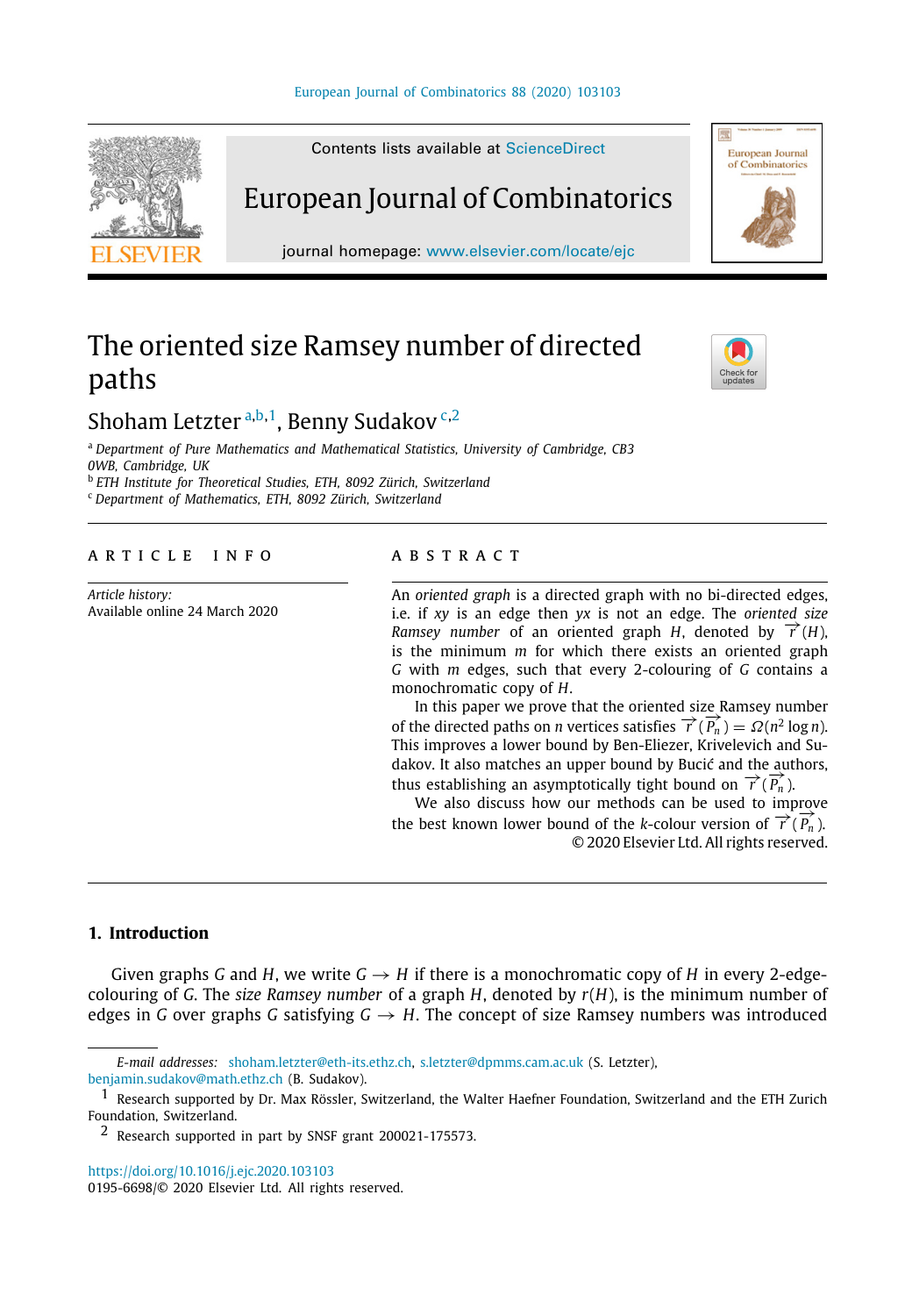by Erdős, Faudree, Rousseau and Schelp [\[5](#page-4-0)] in 1972, and has received considerable attention since. A notable example is the size Ramsey number of a path on *n* vertices, which was shown by Beck [[1\]](#page-4-1) to be linear in *n*, thus disproving a conjecture of Erdős [\[4\]](#page-4-2).

Here we consider an analogue of size Ramsey numbers for oriented graphs (recall that an oriented graph is a directed graph where at most one of *xy* and *yx* is an edge for every two vertices *x* and *y*). The *oriented size Ramsey number* of an oriented graph *H*, denoted by  $\overrightarrow{r}(H)$ , is the minimum number of edges of *G* over *oriented* graphs *G* satisfying  $G \rightarrow H$ .

In this note, we focus on the oriented size Ramsey number of the directed path on *n* vertices, denoted by  $\overrightarrow{P_n}$ . Unlike the undirected case, it turns out that  $\overrightarrow{P}$  ( $\overrightarrow{P_n}$ ) is not linear in *n*, as shown by Ben-Eliezer, Krivelevich and Sudakov [[2](#page-4-3)], who established the following bounds (where  $c_1$  and  $c_2$ are positive absolute constants).

$$
\frac{c_1 n^2 \log n}{(\log \log n)^3} \leq \overrightarrow{r}(\overrightarrow{P_n}) \leq c_2 n^2 (\log n)^2.
$$

Recently, Bucić and the authors [[3\]](#page-4-4) improved the upper bound to  $\overrightarrow{r}(\overrightarrow{P_n}) \leq c_3 n^2 \log n$ , by establishing a lower bound on the longest monochromatic path in 2-coloured random tournaments, thereby bringing the upper and lower bounds very close together. The main aim of this note is to obtain a matching lower bound on  $\overrightarrow{r}$  ( $\overrightarrow{P_n}$ ), thus showing that

$$
\overrightarrow{r}(\overrightarrow{P_n}) = \Theta(n^2 \log n).
$$

<span id="page-1-0"></span>We achieve our aim in the following theorem.

**Theorem 1.** *Let G be a directed graph with at most n*<sup>2</sup> log *n edges. Then G can be* 2*-coloured such that all monochromatic directed paths have length at most* 169*n.*

We prove [Theorem](#page-1-0) [1](#page-1-0) in the next section and conclude the paper in Section [3](#page-3-0) with a discussion of a generalisation to more colours. Throughout the paper we omit floor and ceiling signs whenever they are not crucial, and all logarithms are in base 2.

## **2. The proof**

In our proof of [Theorem](#page-1-0) [1](#page-1-0), we follow the footsteps of Ben-Eliezer, Krivelevich and Sudakov [[2\]](#page-4-3). The main difference is an improvement on their main tool in their proof of the lower bound, presented in [Lemma](#page-1-1) [2.](#page-1-1)

Before stating the lemma we make a definition. We call a set *U* of vertices in a directed graph *k*-*special* if it is acyclic and its components (in the underlying graph) have order at most *k*.

In [\[2\]](#page-4-3), the authors proved that an oriented graph on *n* vertices with at most  $\varepsilon n^2$  edges contains an acyclic subset of size at least  $\frac{c \log n}{\varepsilon \log(1/\varepsilon)}$ . It turns out that the proof of this statement, which is a directed version of a lemma by Erdős and Szemerédi [\[6](#page-4-5)], can be adapted to give the following stronger statement which ensures the existence of a large special (and, in particular, acyclic) subset.

<span id="page-1-1"></span>**Lemma 2.** *Let G be an oriented graph with n vertices and at most* ε*n* 2 *edges, where* ε > 1/*n. Then there is a* (log *n*)-special set of size at least  $\frac{\log n}{20\varepsilon \log(1/\varepsilon)}$ .

In the proof of [Lemma](#page-1-1) [2](#page-1-1) we shall need the following simple lemma. Its proof follows by induction from the fact that every oriented *m*-vertex graph has a vertex with out-degree at most *m*/2.

<span id="page-1-2"></span>**Lemma 3.** *Every oriented graph on m vertices contains an acyclic subset of size at least* log *m.*

**Proof of [Lemma](#page-1-2) [2.](#page-1-1)** We may assume that  $\varepsilon < 1/8$ , otherwise the proof follows from Lemma [3](#page-1-2). Remove all vertices whose degree (in the underlying graph) is at least 4ε*n*, and denote the resulting graph by *G*<sup>'</sup>; note that *G*<sup>'</sup> has at least  $n - \frac{2\varepsilon n^2}{4\varepsilon n} = n/2$  vertices.

Let *U* be a maximum (log *n*)-special set in *G* ′ (from now on, we call such sets *special*). We may assume that  $|U| < \frac{\log n}{20 \varepsilon \log(1/\varepsilon)}$ , and, since  $\varepsilon > 1/n$ , also  $|U| < n/20$ .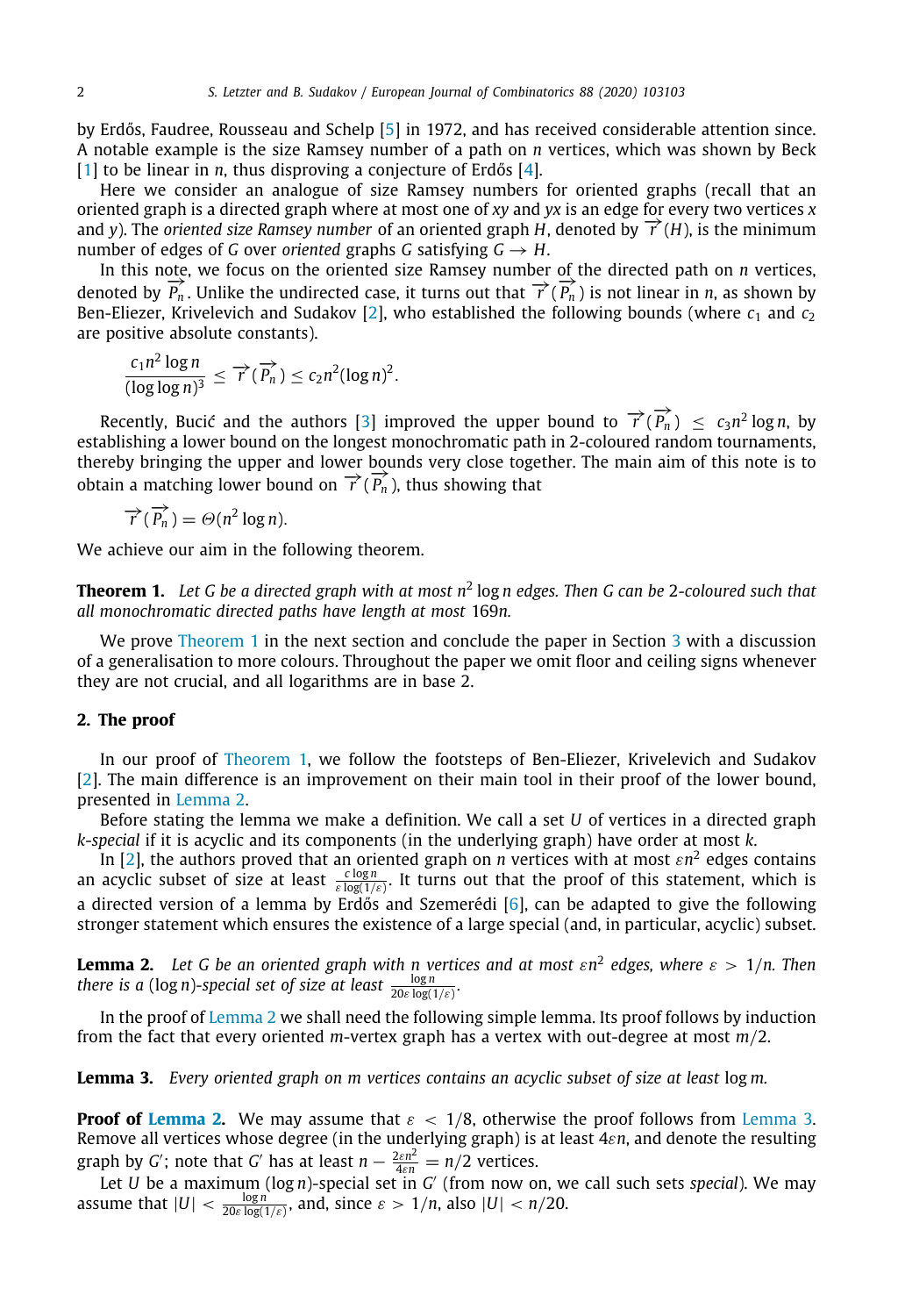The number of edges between *U* and  $V(G') \setminus U$  is at most  $4\varepsilon n|U|$ . Hence, the number of  $\mathsf{v}$ ertices in  $V(G') \setminus U$  which have at least  $10\varepsilon|U|$  neighbours in *U*, is at most 2n/5. Therefore, the set *W*, of vertices outside of *U* that have fewer than 10ε|*U*| neighbours in *U*, has size at least  $n/2 - |U| - 2n/5 \ge n/20$ .

For each vertex  $w \in W$ , let  $S_w$  be a subset of *U* of size exactly  $10\varepsilon|U|$  that contains all the neighbours of w in *U*. Note that the number of possible sets  $S_w$  is at most the following (using  $\binom{n}{k} \leq \left(\frac{en}{k}\right)^k$ .

$$
\binom{|U|}{10\varepsilon|U|} \leq \left(\frac{e}{10\varepsilon}\right)^{10\varepsilon|U|} \leq 2^{\frac{\log n}{2\log(1/\varepsilon)}\log(e/10\varepsilon)} \leq \sqrt{n}.
$$

Hence, there is a subset  $W'$  of  $W$  of size at least  $|W|/\sqrt{n} \ge \sqrt{n}$ *n*/20, for which *S*<sup>w</sup> is the same for all  $w \in W'$ . By [Lemma](#page-1-2) [3](#page-1-2), there is an acyclic subset  $W''$  of  $W'$  whose size is at least  $\frac{1}{2} \log n$ . Write  $U' = (U \setminus S) \cup W''$ , where  $S = S_w$  for some  $w \in W'$ . There are no edges between  $U \setminus S$  and  $W''$ , hence, since *U* and *W<sup>"</sup>* are acyclic, so is *U*<sup>"</sup>. Furthermore, the components in *U'* are contained in either *U* or in *W*′′, thus they have order at most log *n*. It follows that *U* ′ is special. Finally, we have the following (note that  $\varepsilon < 1/2$ ).

<span id="page-2-0"></span>
$$
|U'| \geq |U| - 10\varepsilon|U| + \frac{\log n}{2} \geq |U| - \frac{\log n}{2\log 1/\varepsilon} + \frac{\log n}{2} > |U|.
$$

This is a contradiction to the choice of *U* as a maximum special set. The lemma follows.  $\square$ 

Before turning to the proof of [Theorem](#page-1-0) [1](#page-1-0), we mention the following lemma.

**Lemma 4.** *Every acyclic graph on m vertices can be* 2*-edge-coloured such that every monochromatic* **Lemma 4.** Every acyclic graph on m<br>directed path has length at most √m.

**Proof.** Let *G* be an acyclic graph on *m* vertices. Let  $v_1, \ldots, v_m$  be an ordering of the vertices of *G* **Proof.** Let G be an acyclic graph on *m* vertices. Let  $v_1, \ldots, v_m$  be an ordering or the vertices of G such that there are no edges  $v_iv_j$  with  $i > j$ . Define  $U_k = \{v_{1+(k-1)\sqrt{m}}, \ldots, v_{k\sqrt{m}}\}$  for  $k \in [\sqrt{m}]$  (we such that there are no edges  $v_i v_j$  with  $i > j$ . Define  $v_k = \{v_{1+(k-1)\sqrt{m}}, \ldots, v_{k\sqrt{m}}\}$  for  $k \in \lfloor \sqrt{m} \rfloor$  (we assume that  $\sqrt{m}$  is integer for simplicity). Colour edges inside the *U<sub>i</sub>*'s red and edges between the assume that  $\sqrt{m}$  is integer for simplicity). Colour edges inside the  $U_i$ 's red and edges between<br> $U_i$ 's blue. It is easy to see that every monochromatic directed path has length at most  $\sqrt{m}$ . □

The following corollary easily follows: colour each of the components of a *k*-special set using the colouring described in [Lemma](#page-2-0) [4](#page-2-0).

<span id="page-2-2"></span>**Corollary 5.** *The edges of a k-special set can be* 2*-coloured such that monochromatic paths have length at most* <sup>√</sup> *k.*

<span id="page-2-1"></span>We are now ready for the proof of [Theorem](#page-1-0) [1](#page-1-0).

**Proof of [Theorem](#page-1-0) [1.](#page-1-0)** Our aim is to partition *G* into not too many special sets (i.e. (log *n*)-special) and a small remainder. The main tool is the following claim.

**Lemma 6.** Let G be an oriented graph with at most  $n^2 \log n$  edges. Then the vertices of G can be  $p$ artitioned into at most  $\frac{160n}{\sqrt{\log n}}$  special sets, and a remainder of at most 8 $n\sqrt{\log n}$  vertices.

**Proof.** Our plan is very simple: we remove, one by one, a special set of maximum size, until we remain with at most 8*n* $\sqrt{\log n}$  vertices. In order to show that the number of special sets removed in such a process is not too large, we divide the process into stages.

Let  $\alpha$  be such that the number of vertices of *G* is  $\alpha n\surd\log n;$  note that we may assume  $\alpha > 8,$  as otherwise we are done trivially. Write  $\alpha_i=\alpha/2^i$ , for  $0\leq i\leq I$ , where *I* is smallest for which  $\alpha_I\leq 8$ holds (so  $\alpha$ <sub>*I*</sub> > 4). The first stage is the first part of the process described above, where special sets of maximum size are removed one by one, run until the first time when the number of vertices drops below α<sub>1</sub>*n*√log *n*. Similarly, the *i*th stage consists of the part of the process which starts right after the end of the ( $i-1$ )th stage, and lasts until the number of vertices drops below  $\alpha_i n\sqrt{\log n}$ .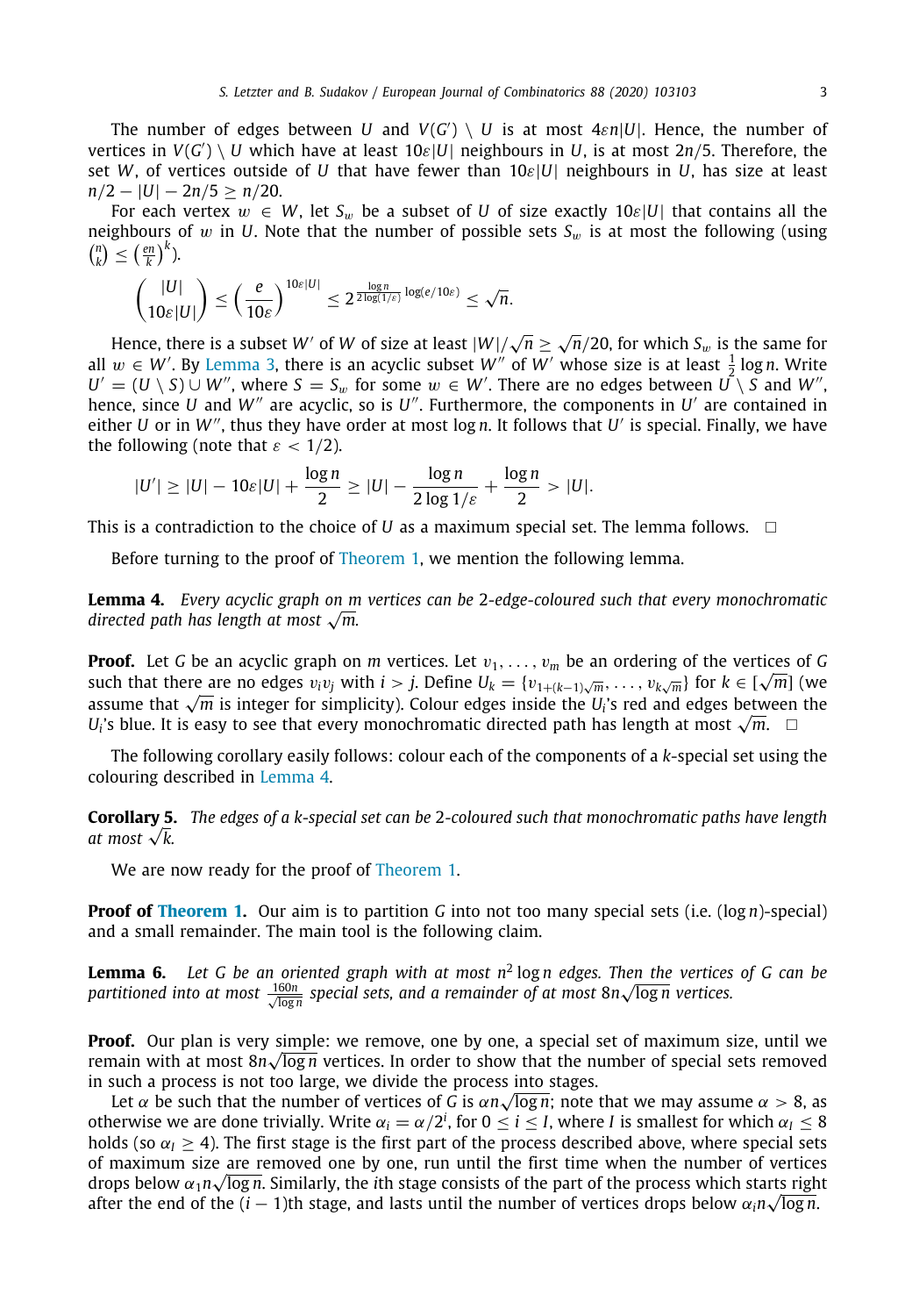Write  $\varepsilon_i = \frac{n^2 \log n}{(\alpha_i n \sqrt{\log n})^2} = 1/\alpha_i^2$  $\varepsilon_i = \frac{n^2 \log n}{(\alpha_i n \sqrt{\log n})^2} = 1/\alpha_i^2$  $\varepsilon_i = \frac{n^2 \log n}{(\alpha_i n \sqrt{\log n})^2} = 1/\alpha_i^2$ . By [Lemma](#page-1-1) 2, the special sets removed in the *i*th stage have size at least  $\frac{\log n}{20 \varepsilon_i \log(1/\varepsilon_i)} = \frac{\alpha_i^2 \log n}{40 \log \alpha_i}$  $\frac{\alpha_i}{40 \log \alpha_i}$ . Since the number of vertices removed is at most  $\alpha_{i-1}n$ √ log *n*, the number of special sets removed in the *i*th stage, where *i* ≤ *I*, is at most the following.

<span id="page-3-1"></span>
$$
\frac{\alpha_{i-1}n\sqrt{\log n}}{\frac{\alpha_i^2\log n}{40\log(\alpha_i)}} = \frac{80\log\alpha_i}{\alpha_i} \cdot \frac{n}{\sqrt{\log n}}
$$
\n(1)

Note that  $\alpha_i = \alpha_i \cdot 2^{I-i} \ge 4 \cdot 2^{I-i} = 2^{2+I-i}$ , as  $\alpha_I \ge 4$ . Since  $\frac{\log x}{x}$  is decreasing for  $x \ge e$ , we have that  $\frac{\log(\alpha_i)}{\alpha_i} \leq \frac{\log(2^{2+I-i})}{2^{2+I-i}}$  $\frac{2(2^{2+i-1})}{2^{2+i-i}} = \frac{2+i-i}{2^{2+i-i}}$  for  $0 \le i \le I$ . Hence,

$$
\sum_{0 \le i \le I} \frac{80 \log \alpha_i}{\alpha_i} \le \sum_{2 \le i \le I+2} \frac{80i}{2^i} \le 40 \sum_{i \ge 0} (i+1)2^{-i} = 40 \sum_{i \ge 0} \sum_{j \le i} 2^{-i}
$$
  
= 40  $\left(\sum_{i \ge 0} 2^{-i}\right)^2 = 160.$  (2)

It follows from  $(1)$  $(1)$  and  $(2)$  that the total number of special sets removed in this process is at most  $\frac{160n}{\sqrt{\log n}}$ . Also, by definition of  $\alpha_I$ , the number of vertices remaining in the graph is at most  $8n\sqrt{\log n}$ , as required.  $\square$ 

By [Lemma](#page-2-1) [6](#page-2-1), there is a partition of the vertices of *G* into at most  $\frac{160n}{\sqrt{100n}}$  special sets and a log *n* remainder *W* of at most 8*n* log *n* vertices. By iterating [Lemma](#page-1-2) [3](#page-1-2) we can partition *W* into at most  $\frac{8n}{\sqrt{\log n}}$  acyclic sets of size log *n* and a remainder of at most *n* vertices. As these acyclic sets are special, we thus obtain a partition  $\{U_1, \ldots, U_l, W'\}$  of the vertices of *G* where  $U_i$  is special for  $i \in [l]$ ,  $l \leq \frac{168n}{\sqrt{\log n}}$ , and  $|W'| \leq n$ .

We colour the edges inside the *U<sup>i</sup>* 's with red and blue in such a way that monochromatic paths we colour the edges inside the *U*<sub>i</sub>'s with red and blue in such a way that monochromatic paths<br>inside the *U*<sub>i</sub>'s have length at most √log *n*; this is possible due to [Corollary](#page-2-2) [5](#page-2-2). We then colour edges between  $U_i$  and  $U_j$  red if  $i < j$  and blue if  $i > j$ . Finally, we colour edges into  $W'$  red, edges from  $\overline{W'}$ blue, and colour the edges inside W' arbitrarily. Any monochromatic path in this colouring contains blue, and colour the edges inside *W`* arbitrarily. Any monochromatic path in this colouring contains<br>at most √log *n* vertices from each *U<sub>i</sub>* and at most *n* vertices from *W'*, hence it has length at most 169*n*, as required. □

### **3. Conclusion**

<span id="page-3-0"></span>We conclude this note with a discussion of a generalisation to a *k*-coloured setting. We shall  $\overrightarrow{r}$  ( $\overrightarrow{P_n}$ ,  $k+1$ ), the ( $k+1$ )-colour oriented size Ramsey number of  $\overrightarrow{P_n}$ . The following bounds consider  $\overrightarrow{r}$  ( $\overrightarrow{P_n}$ ,  $k+1$ ), the ( $k+1$ )-colour oriented size Ramsey number of  $\overrightarrow{P_n}$ . The follow follow from [\[2\]](#page-4-3) and [[3\]](#page-4-4).

$$
\frac{c_1 n^{2k} (\log n)^{1/k}}{(\log \log n)^{(k+2)/k}} \leq \overrightarrow{r}(\overrightarrow{P_n}, k+1) \leq c_2 n^{2k} \log n.
$$

Using our approach, it is possible to improve the lower bound and obtain the following.

.

$$
\overrightarrow{r}(\overrightarrow{P_n},k+1)\geq c_1n^{2k}(\log n)^{2/(k+1)}
$$

We give only a sketch of the proof. As in the proof of [Theorem](#page-1-0) [1](#page-1-0), we may partition a graph with at most  $n^{2k}(\log n)^{2/(k+1)}$  edges into at most  $\frac{cn^k(\log n)^{1/(k+1)}}{\log n}$  $\frac{g_n}{\log n}$  special sets and a remainder of at most *n* vertices. Using an analogue of [Lemma](#page-2-0) [4](#page-2-0), we may colour the edges of special sets with  $k + 1$ colours such that monochromatic paths have length at most (log *n*) <sup>1</sup>/(*k*+1). In order to colour the edges between special sets, we use the fact (see, e.g. [\[2\]](#page-4-3)) that a directed graph on *m* vertices can be (*k* + 1)-coloured (where, if both *xy* and *yx* are edges, we may use a separate colour for each of them) such that monochromatic paths have length at most *cm*<sup>1</sup>/*<sup>k</sup>* and all colour classes are acyclic. We thus obtain a  $(k + 1)$ -colouring in which monochromatic paths have length at most  $c_2n$ .